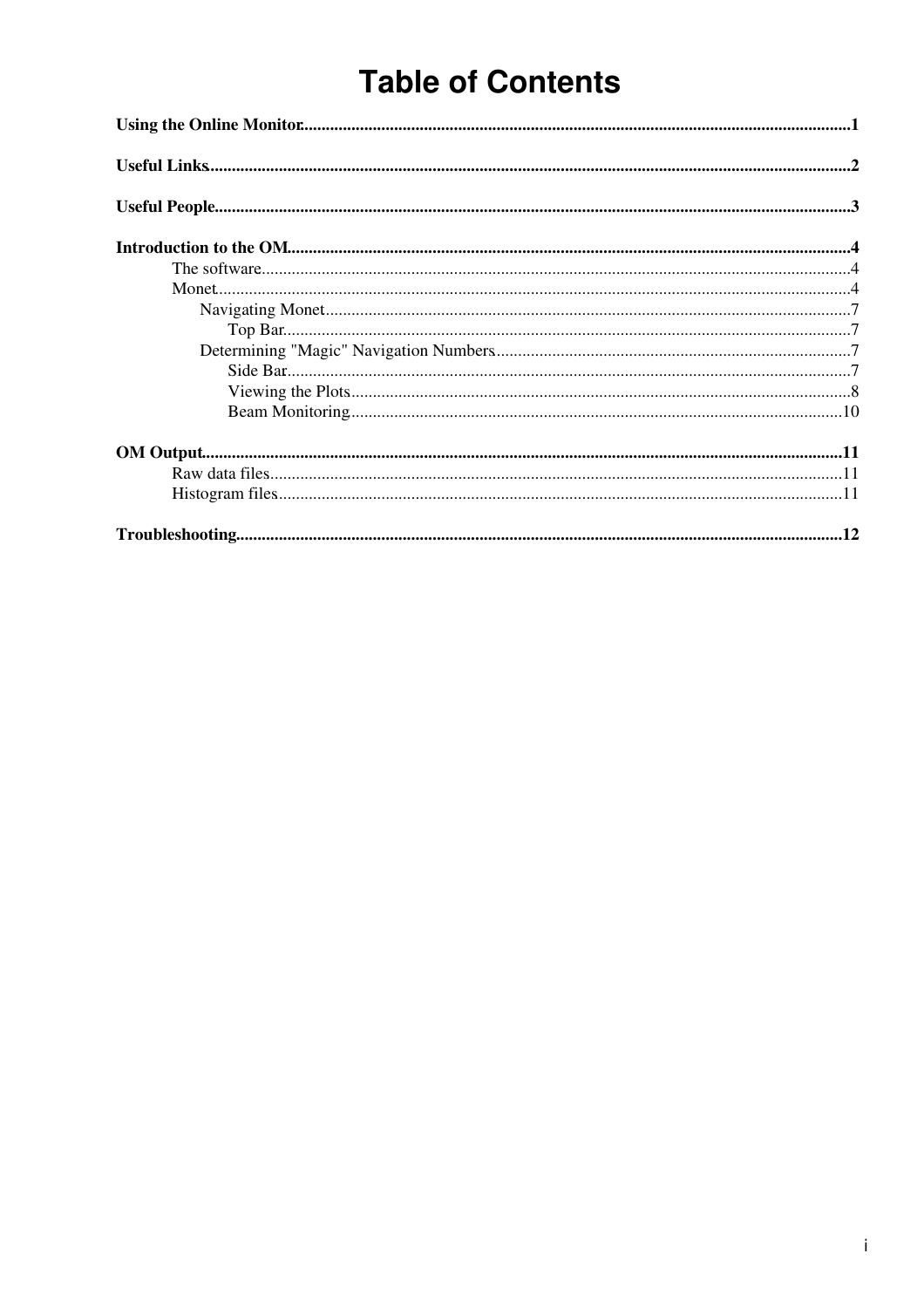<span id="page-1-0"></span>**Using the Online Monitor**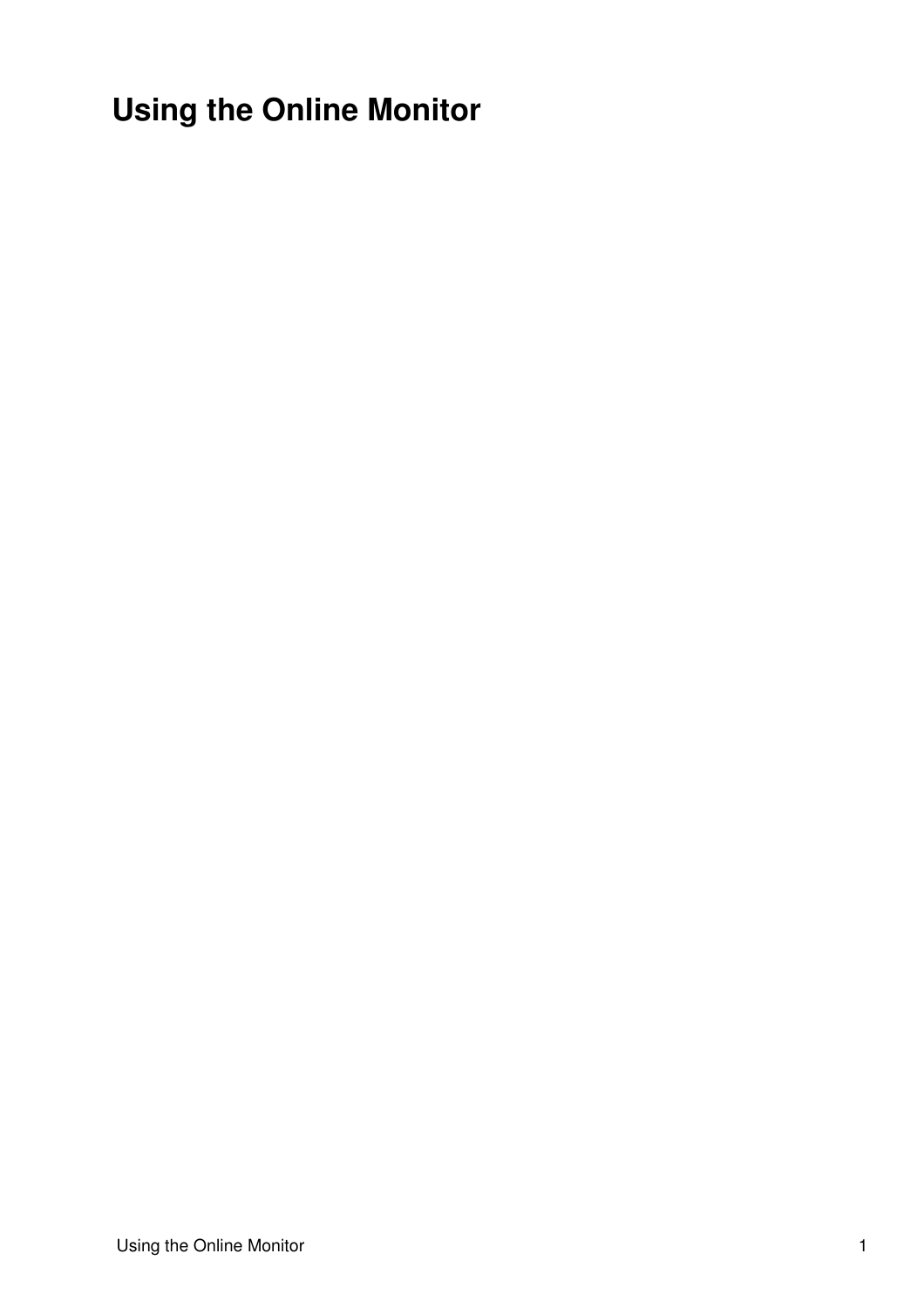## <span id="page-2-0"></span>**Useful Links**

- [Monet production web viewer](http://np04om.cern.ch:8123)<sup>2</sup> only accessible from within the CERN network.
- [Monet develop web viewer](http://np04om.cern.ch:7123) $\mathbb{F}$  only accessible from within the CERN network.
- [Online monitoring presentation from 8th January 2018.](https://indico.fnal.gov/event/16038/session/0/contribution/7/material/slides/0.pdf)
- [Guide to developing for the OM.](https://cdcvs.fnal.gov/redmine/projects/dunetpc/wiki/Guide_for_protoDUNE_online_monitoring_developers) $\Phi$
- [Troubleshooting Steps](https://twiki.cern.ch/twiki/bin/view/CENF/TroubleShooting)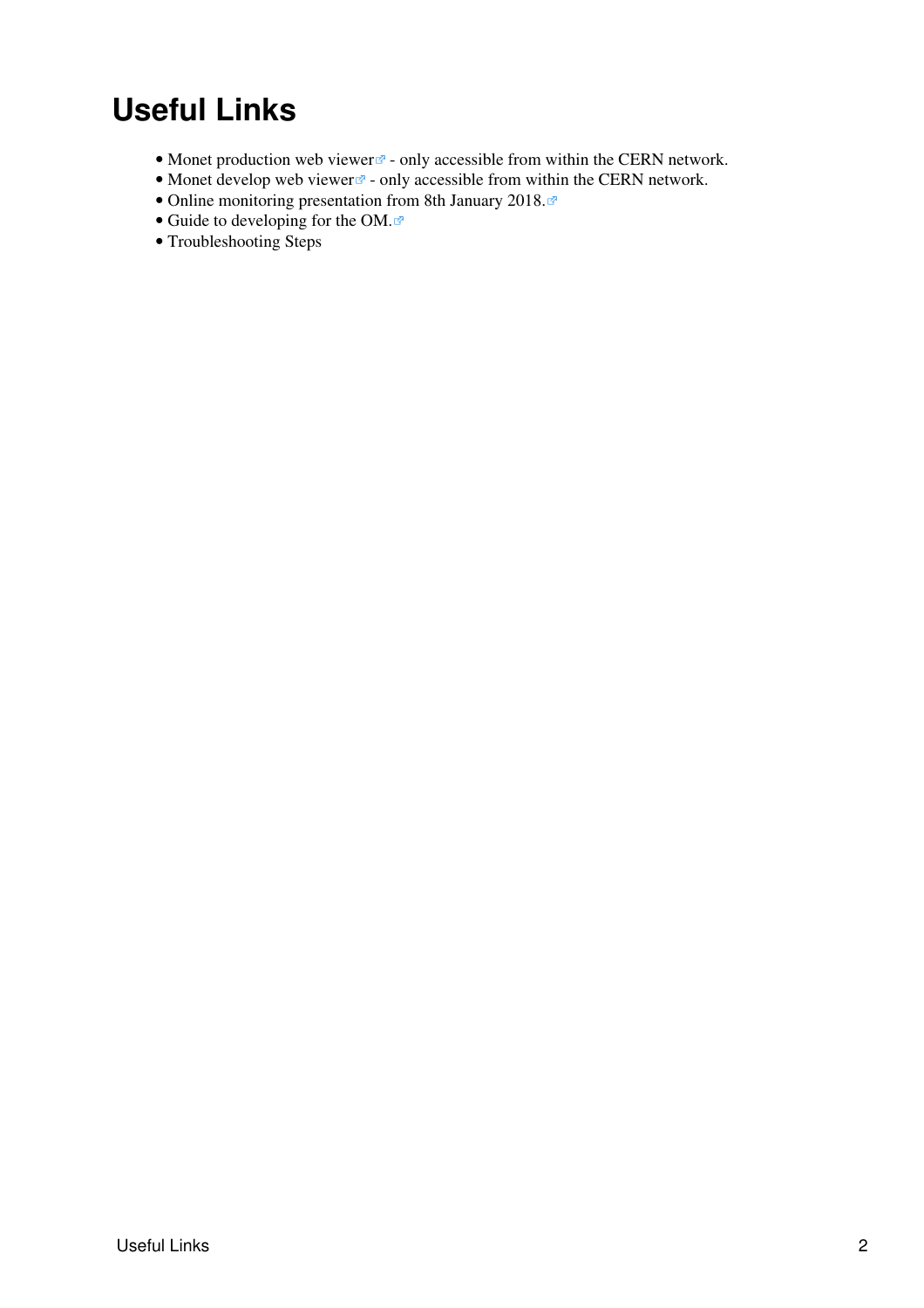# <span id="page-3-0"></span>**Useful People**

- Antonino Sergi
- Aidan Reynolds
- James Pillow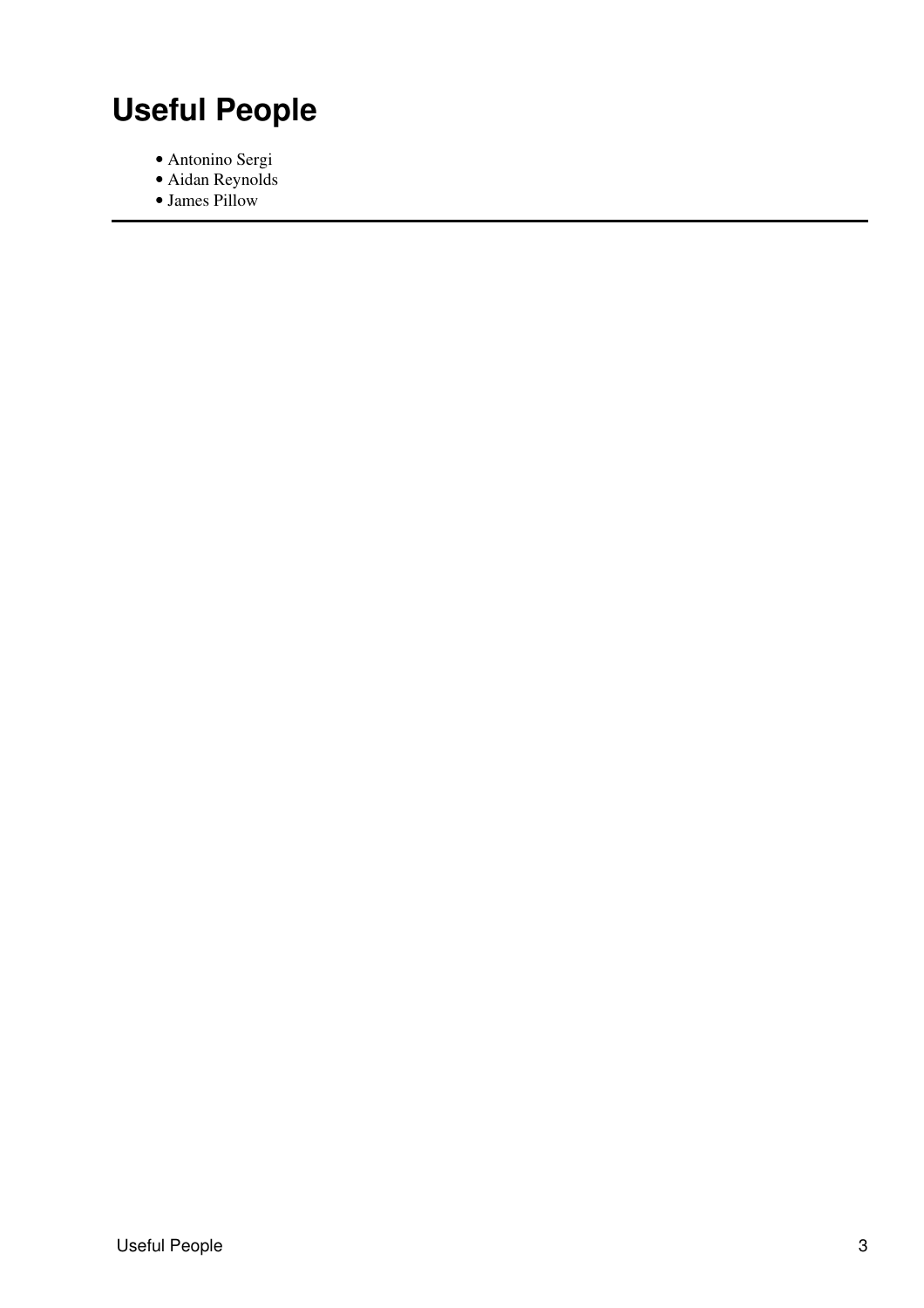## <span id="page-4-0"></span>**Introduction to the OM**

The online monitoring (OM) software is designed to run on the raw data files acquired from the DAQ. The OM passes the data output through a number of raw decoders, produces various plots and histograms through art analysers, and then displays the results on the online monitor, Monet.

The OM software should automatically start whenever the run controls are started. If you find this is not the case, refer to the section below.

## <span id="page-4-1"></span>**The software**

The OM software can be accessed from any of the np04 servers, and is installed in two places:

- Production version /nfs/sw/om/ProtoDUNE\_OM\_artdaq\_v3\_02\_prod
- Development version /nfs/sw/om/ProtoDUNE\_OM\_artdaq\_v3\_02\_dev

**DO NOT** edit code found in these directories. It is not possible to push updates to the repos from the np04 servers, and so any code modifications you make are liable to be lost if things go wrong. It is also incredibly annoying for the person trying to pull updates from the repository, as they then need to deal with the versioning conflicts you have caused. Any and all code alterations should be done in your own personal version of the branches used for the OM. Once you have pushed your changes, the np04 dev version will need to pull them, and be rebuilt. These branches and repositories are:

| <b>Repository</b> | <b>Branch/Version</b>                              |  |  |
|-------------------|----------------------------------------------------|--|--|
| dunetpc           | feature/online_monitoring_artdaq_s65_forkv06_73_00 |  |  |
| dune_raw_data     | feature/online_monitoring_artdaq_v3_02             |  |  |
| lbne_raw_data     | feature/online_monitoring_artdaq_v3_02             |  |  |
| artdaq utilities  | feature/online_monitoring_artdaq_v3_02             |  |  |
| artdaq            | feature/pdune_from_v3_02_00a                       |  |  |
| artdaq_core       | v3 02 01                                           |  |  |

If you want a script that will build you your own version of the OM, then look [here](https://cdcvs.fnal.gov/redmine/projects/dunetpc/wiki/Guide_for_protoDUNE_online_monitoring_developers)  $\mathbb{R}$ .

## <span id="page-4-2"></span>**Monet**

Foreword - Some things about Monet are quite annoying. Please appreciate its limitations. Some of this is also liable to change, so if you notice something new on Monet, check back here for an updated brief.

When you first click on the Monet link above, you will be presented with the webpage below. If you just click the "DUNE Online" button, it will take you to Monet.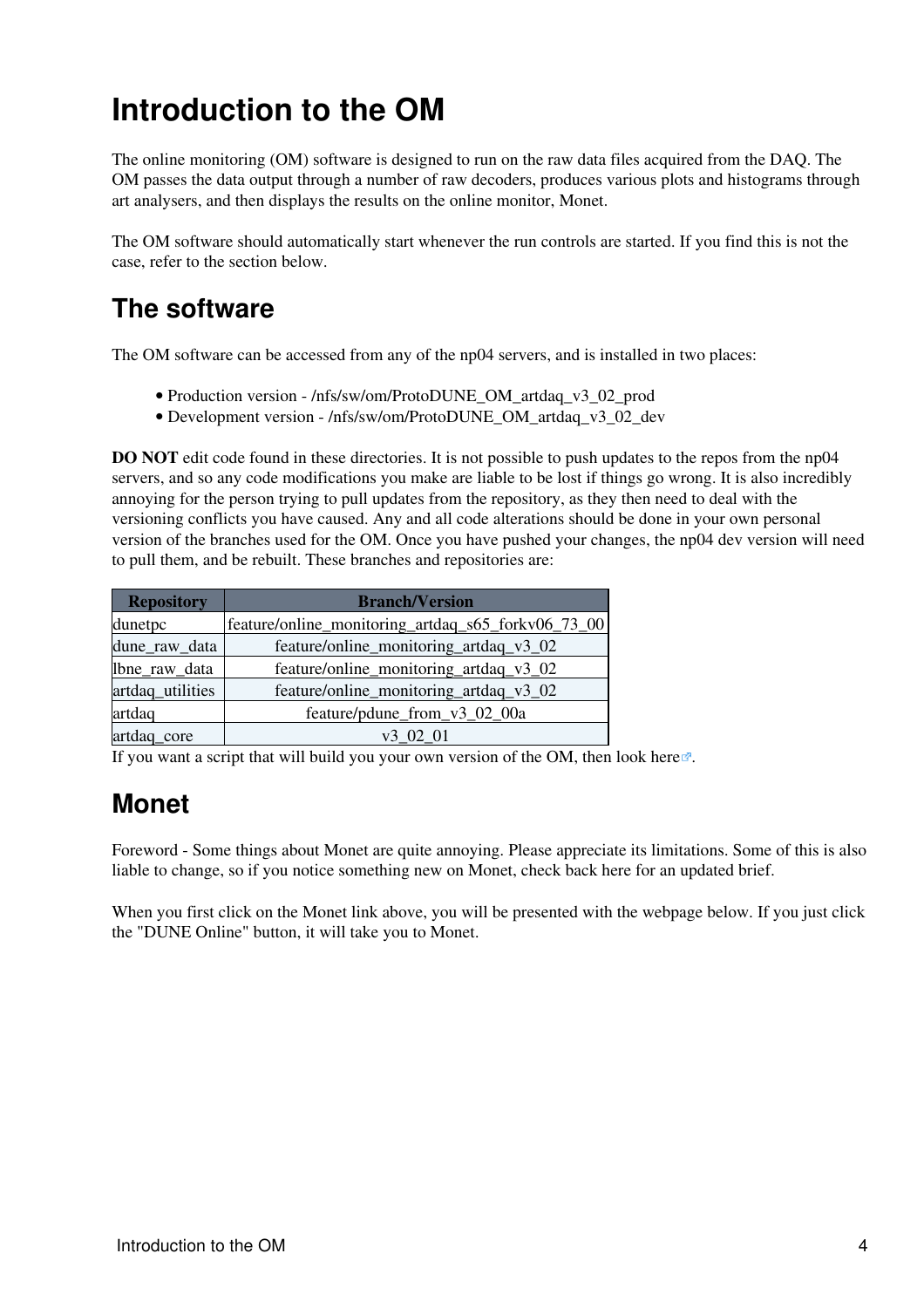### PdspOMOp < CENF < TWiki



Once in Monet, you will most likely see a blank page like: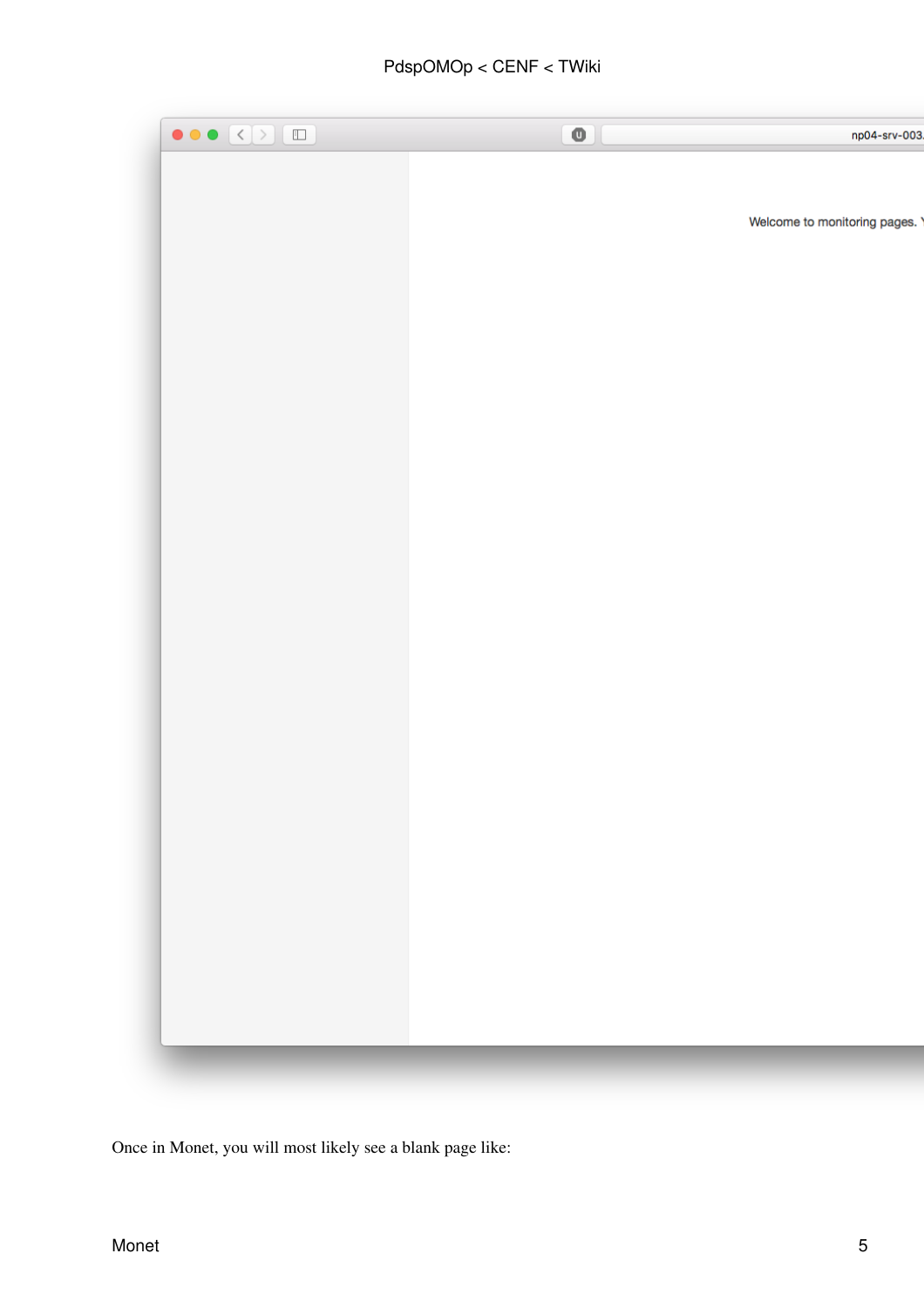## $PdspOMOp < CENF < TWi>Ki$

| $\bullet \bullet \bullet \times$<br>$\Box$ | o | np04-srv-003. |
|--------------------------------------------|---|---------------|
| DUNE Online -                              |   |               |
| Hello, Test Ing Log out                    |   |               |
| Reload<br>Next<br>Prev                     |   |               |
| 詹                                          |   |               |
| <b>By APA</b>                              |   |               |
| DSDaS (APA 4)                              |   |               |
| Event Display                              |   |               |
| $\hat{=}$ SSP                              |   |               |
| <b>TPC</b>                                 |   |               |
| General                                    |   |               |
| Mean by WIB<br>Profiled FFT                |   |               |
| Profiled FFT by Fiber                      |   |               |
| Profiled Mean by WIB                       |   |               |
| Profiled RMS by WIB                        |   |               |
| RMS by WIB                                 |   |               |
| DSRaS (APA 1)                              |   |               |
| MSDaS (APA 6)                              |   |               |
| MSRaS (APA 2)                              |   |               |
| USDaS (APA 5)                              |   |               |
| USRaS (APA 3)                              |   |               |
| Event Display                              |   |               |
| Beam Window                                |   |               |
| U - Plane                                  |   |               |
| V - Plane                                  |   |               |
| $\blacktriangleright$ Z - Plane            |   |               |
| Loading alarms                             |   |               |
|                                            |   |               |
|                                            |   |               |
|                                            |   |               |
|                                            |   |               |
|                                            |   |               |
|                                            |   |               |
|                                            |   |               |
|                                            |   |               |
|                                            |   |               |
|                                            |   |               |
|                                            |   |               |
|                                            |   |               |
|                                            |   |               |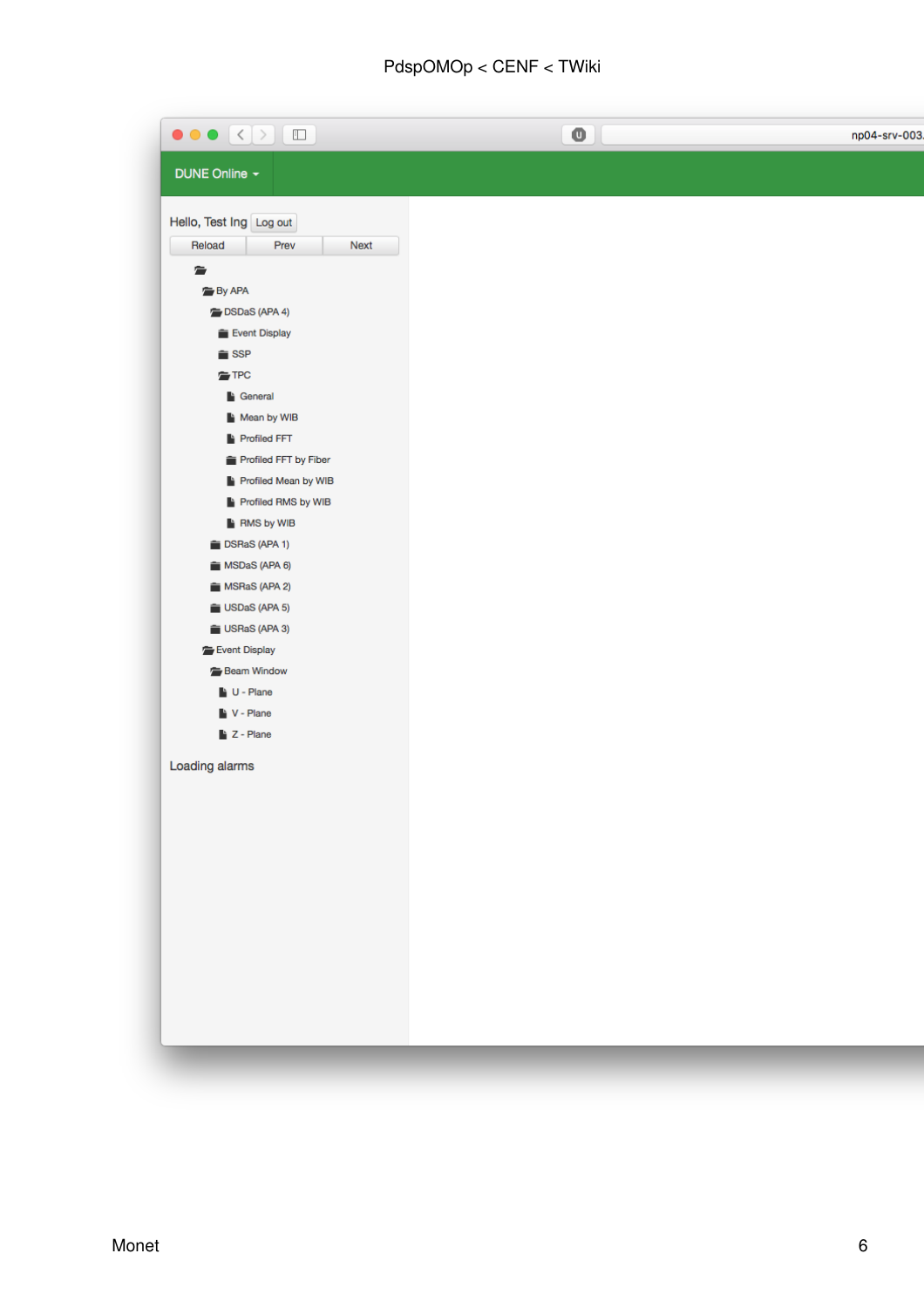### <span id="page-7-0"></span>**Navigating Monet**

To navigate Monet, there are two areas of interest to you.

### <span id="page-7-1"></span>**Top Bar**

The first area of interest is the right hand side of the top bar.



This thin green bar at the top of the page contains a number of buttons, and a single entry field. The entry field is used to selected the run you wish to view the plots for, and should auto fill with the most recent run when you open Monet.

There are 3 levels of granularity for selecting histogram data with this box:

- 1. Run Number
- 2. Raw data file number
- 3. Histogram file number

these are specified in the run number entry field as numbers separated by dots, i.e. [run number].[raw data number].[hist number], and finer granularity can always be ommited.

### <span id="page-7-2"></span>**Determining "Magic" Navigation Numbers**

The most effective way to determine these numbers is to look in the directory /nfs/0Moutput/0Moutput on np04-srv-001. Doing ls -lhtr here will list the most recent files, the three first numbers after np04\_hist\_run correspond to these three numbers.

Using this entry field comes with a few caveats:

- Entering a non-existant run number. The page will load without apparent issue, and the entry field will still display the number you entered, however, Monet will automatically load the plots for the most recent run.
- Not all raw data files are processed by the online monitoring, so an invalid raw data file number will return the most recent run.
- Leaving the field blank. If you leave the field blank and click 'Go', Monet will load the most recent run. However, the entry field will remain unfilled and this warning will appear (which you can ignore) **O** Filename not provided!

As a result of these caveats it is always worth checking the Rendering info box after requesting a specific run, section below.

On the top bar, you will also notice a 'Reference' button. This will toggle reference plots on and off, allowing you to compare the current run to nominal results. This button currently does not work! We expect to have reference plots within a few weeks of the high voltage being turned on.

#### <span id="page-7-3"></span>**Side Bar**

The second area of interest is the menu on the left hand side of the page.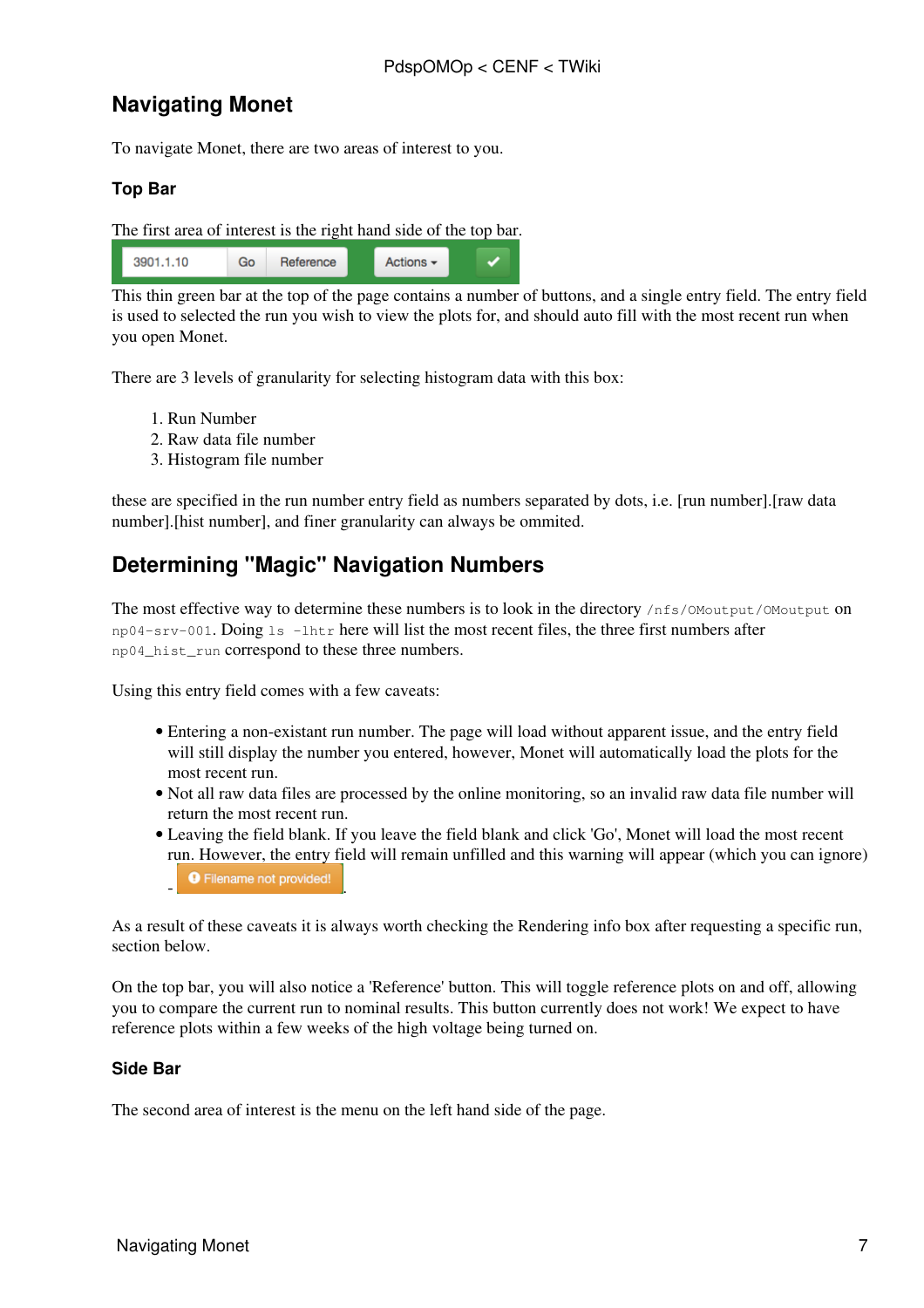| Reload                      | Prev | <b>Next</b> |
|-----------------------------|------|-------------|
|                             |      |             |
| <b>By APA</b>               |      |             |
| DSDaS (APA 4)               |      |             |
| Event Display               |      |             |
| $\equiv$ SSP                |      |             |
| $\equiv$ TPC                |      |             |
| <sup>1</sup> General        |      |             |
| Mean by WIB                 |      |             |
| <b>Profiled FFT</b>         |      |             |
| Profiled FFT by Fiber       |      |             |
| <b>Profiled Mean by WIB</b> |      |             |
| Profiled RMS by WIB         |      |             |
| <b>RMS by WIB</b>           |      |             |
| DSRaS (APA 1)               |      |             |
| MSDaS (APA 6)               |      |             |
| MSRaS (APA 2)               |      |             |
| USDaS (APA 5)               |      |             |
| USRaS (APA 3)               |      |             |
| Event Display               |      |             |
| FELIX                       |      |             |
| Mean U-Planes               |      |             |
| Mean V-Planes               |      |             |
| <b>Nean Z-Planes</b>        |      |             |
| $\hat{=}$ RCE               |      |             |
| <b>RMS U-Planes</b>         |      |             |
| <b>RMS V-Planes</b>         |      |             |
| RMS Z-Planes                |      |             |
| $\hat{=}$ SSP               |      |             |
| $\equiv$ TPC                |      |             |

This menu is organised by various folders, indicated by the  $\blacksquare$  icon when closed, and the  $\blacksquare$  icon when open. Plots found in these folders are indicated by the  $\blacksquare$  icon.

This menu is scrollable, but the scroll bar is only visible when scrolling, so be aware that folders and plots could be hidden past the 'Loading alarms'.

### <span id="page-8-0"></span>**Viewing the Plots**

As an example, we will open 'General', located under 'By APA/DSDaS (APA 4)/TPC/'. This will result in a page with two plots.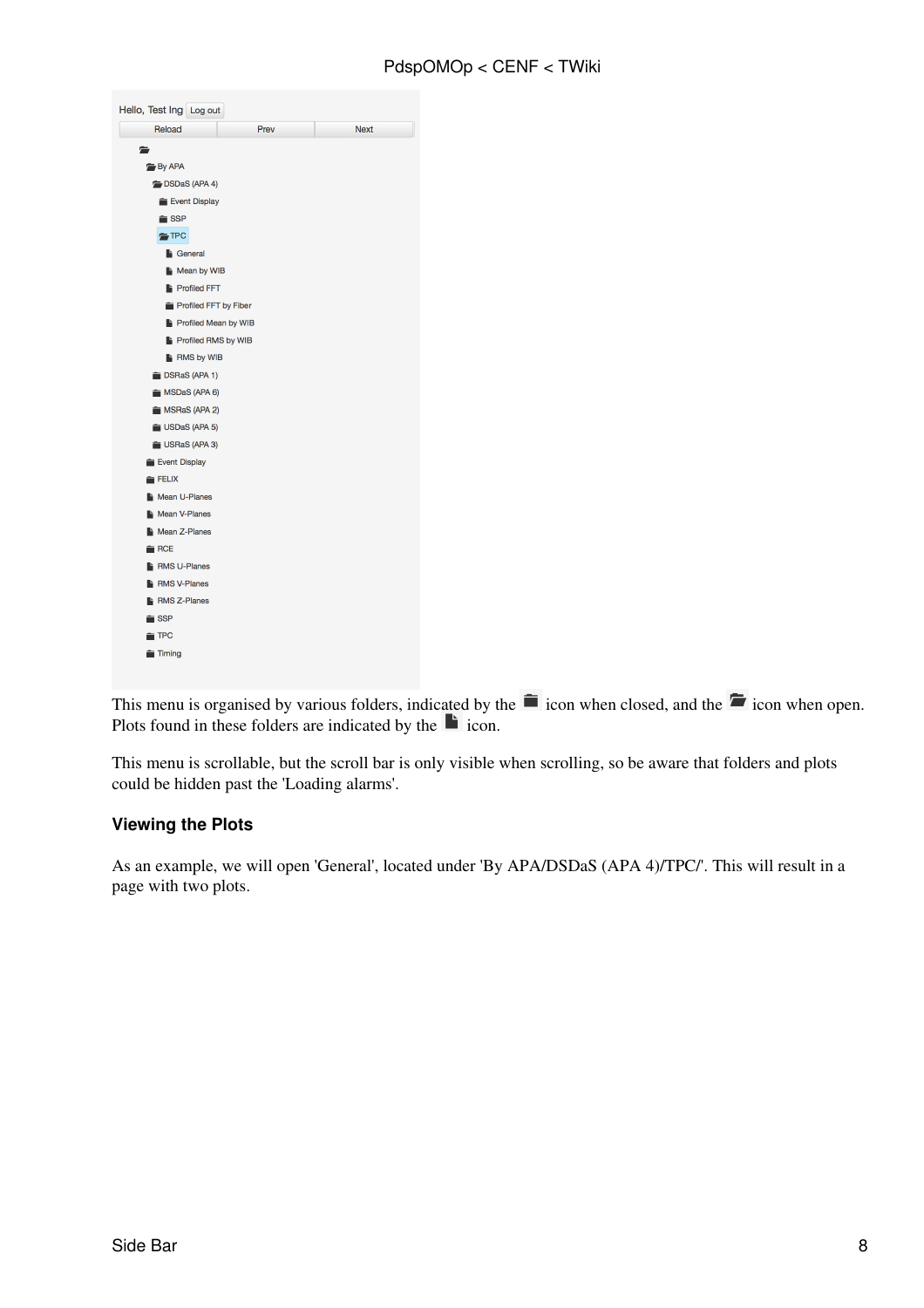### PdspOMOp < CENF < TWiki

| $\bullet \bullet \bullet \langle \cdot   \cdot \rangle$ (ii)                        | o                                 | np04-srv-003               |
|-------------------------------------------------------------------------------------|-----------------------------------|----------------------------|
| DUNE Online -                                                                       |                                   |                            |
| Hello, Test Ing Log out<br>Reload<br>Prev<br>Next                                   | <b>General</b>                    |                            |
| 宕<br><b>By APA</b>                                                                  | TPC: All_ADC_values               |                            |
| DSDaS (APA 4)<br>Event Display                                                      | 7.000e+6                          |                            |
| $\hat{=}$ SSP<br>$\equiv$ TPC<br>General                                            | $6.000e + 6$                      |                            |
| Mean by WIB<br><b>Profiled FFT</b><br>Profiled FFT by Fiber<br>Profiled Mean by WIB |                                   |                            |
| Profiled RMS by WIB<br>RMS by WIB                                                   | $5.000e + 6$                      |                            |
| SRaS (APA 1)<br>MSDaS (APA 6)<br>MSRaS (APA 2)                                      |                                   |                            |
| USDaS (APA 5)<br>USRaS (APA 3)<br>Event Display                                     | 4.000e+6                          |                            |
| Beam Window<br>U - Plane<br>V - Plane                                               | $3.000e + 6$                      |                            |
| $\blacktriangleright$ Z - Plane<br>Loading alarms                                   | ä<br>ļ<br>Ĵ                       |                            |
|                                                                                     | ፟<br>å<br>$2.000e + 6$<br>.:      |                            |
|                                                                                     | $1.000e + 6$                      |                            |
|                                                                                     |                                   |                            |
|                                                                                     | $0.000e + 0$<br>1000<br>2000<br>0 | 3000<br>4000<br><b>ADC</b> |

At the top right of this page, below the green top bar, you will notice some new buttons have appeared: **O** Page Information  $\bigoplus$  Rendering Info **F** Save all

The important button for now, is 'Rendering Info'. If you click this, a small context window will appear below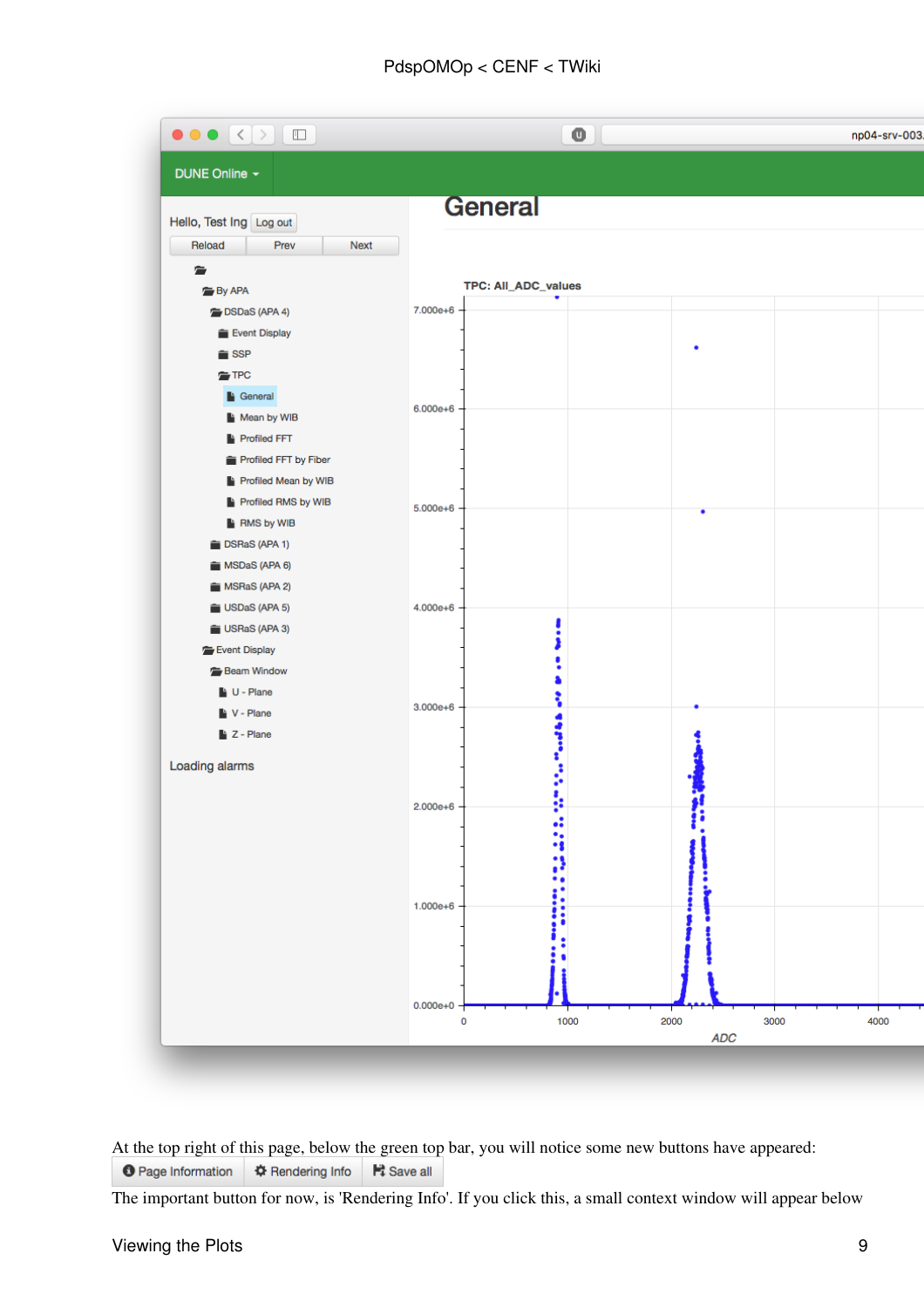#### PdspOMOp < CENF < TWiki

it: **O** Page Information  $\ddot{\phi}$  Rendering Info Ht Save all **Rendering info** Rendered 2018-08-21 09:19:12 Files used: • /scratch/0Moutput\_dev/np04\_hist\_run003474\_2\_1\_0.root

This window tells you exactly which file Monet is using to display the plots. It is always a good idea to check this whenever you open Monet, or change the run number, to ensure you are looking at the run number that Monet claims you are.

#### <span id="page-10-0"></span>**Beam Monitoring**

In the top bar of Monet, use the current run number with ".0" on the development version ([http://np04om.cern.ch:7123/prompt\\_dq/](http://np04om.cern.ch:7123/prompt_dq/) $\alpha$ ) to see the beam monitoring plots.

e.g. run number  $= 4127.0$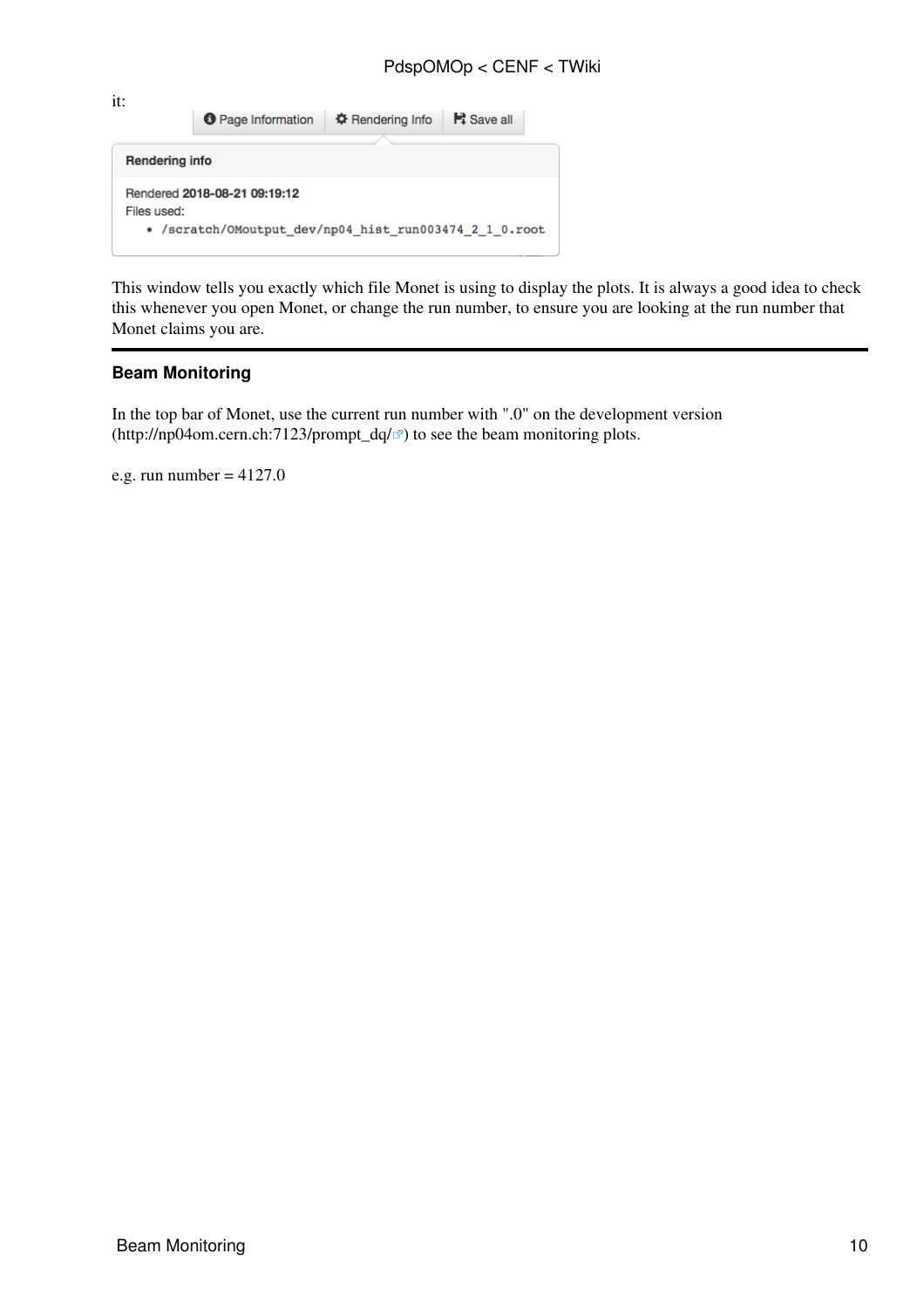# <span id="page-11-0"></span>**OM Output**

## <span id="page-11-1"></span>**Raw data files**

The raw data files produced by the DAQ are saved in /data0 /data3 on np04-srv-001 – np04-srv-004. The have the form np04\_raw\_runX\_Y\_dlZ.root, where 'X' is the run number, 'Y' the subrun number, and 'Z' the event builder number.

## <span id="page-11-2"></span>**Histogram files**

The histogram files will also be stored in /scratch/OMoutput/ alongside the log files. These files will have the form np04\_hist\_runN\_W\_X\_Y\_Z.root, where 'N' is the run number, W is the raw data file number, X is the histogram file number, and 'Y', 'Z' will indicate which process and partition the raw data file was processed on.